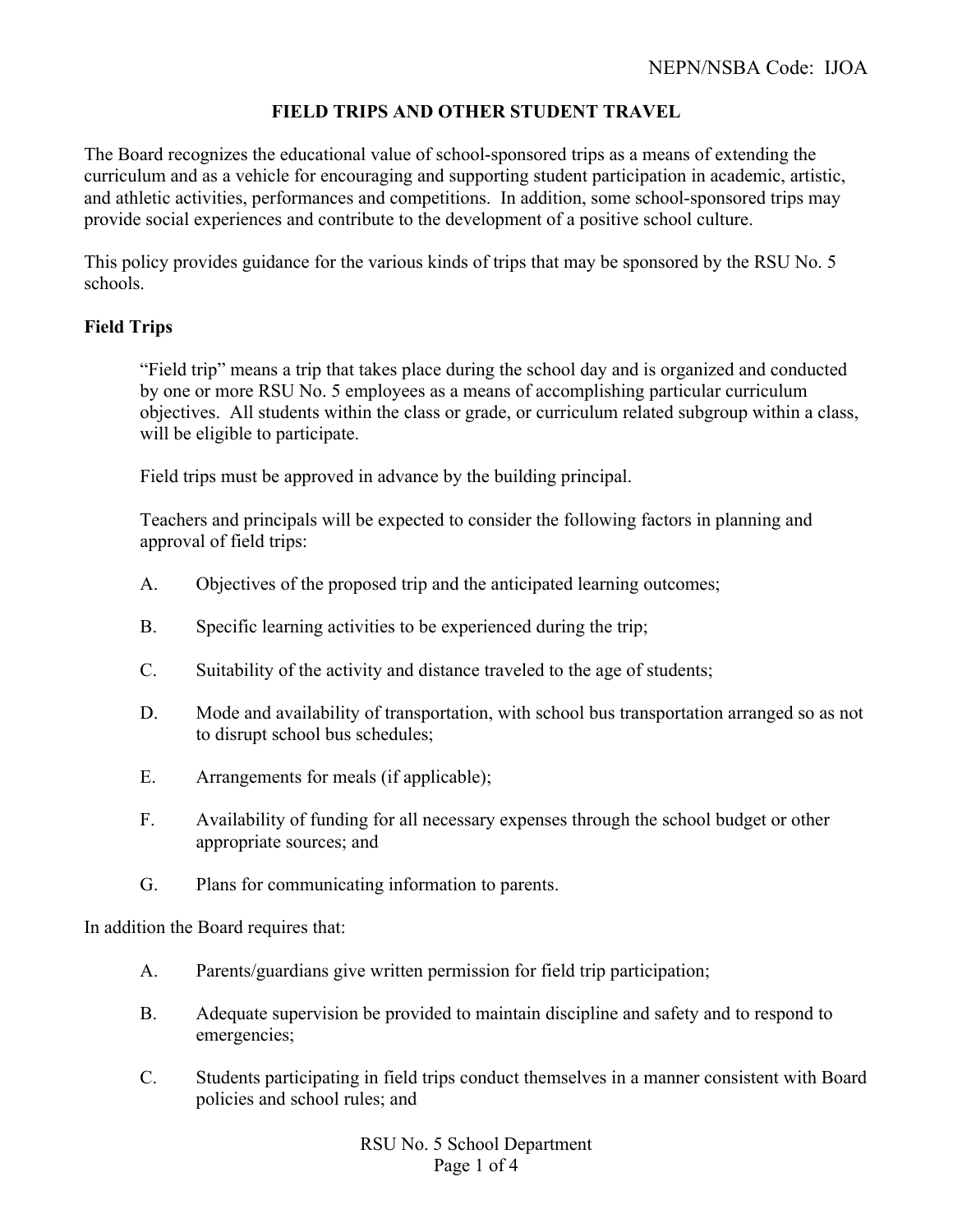D. Any overnight curriculum-related trip must be approved by the Superintendent.

### **Competition Trips**

"Competition trip" means any trip related to an academic, artistic, athletic, or other student competition or performance that involves individual students or teams. Any competition trip that is outside of those scheduled for the year must be approved in advance by the Superintendent. Approval may be contingent upon availability of funding through the school budget or other sources.

#### **Other School-Sponsored Trips**

Other school-sponsored trips are those that are organized and conducted by one or more employees of RSU No. 5 as a supplement to the curriculum, as a class social activity, or as an activity planned by a student club or organization. Such trips may include overnight, longdistance in-state or out-of-state travel, or foreign travel. To be school-sponsored, the trip must relate directly to the curriculum or to activities for which the student club is organized.

Participation in such trips is entirely voluntary. There shall be no extra credit awarded for participation and no loss of credit for not taking a trip.

Participation may be limited to students taking courses related to the purpose of the trip or to students who are affiliated with the student club or organization planning the trip.

The Superintendent must approve, in advance, any trips involving out-of state travel and all overnight and foreign trips. Approval may be contingent upon availability of funding from the school budget and other sources, including student fundraising.

Staff or administrators seeking approval for school-sponsored trips must furnish the following information:

- A. Objectives of the trip and anticipated outcomes;
- B. Specific experiences to be provided;
- C. Number and grade(s) of students;
- D. Criteria for student participation;
- E. Maximum number of students who may participate;
- F. Cost per student, including funds requested from RSU No. 5 and from individual students;
- G. Fundraising plans (if applicable);
- RSU No. 5 School Department Page 2 of 4 H. Transportation arrangements;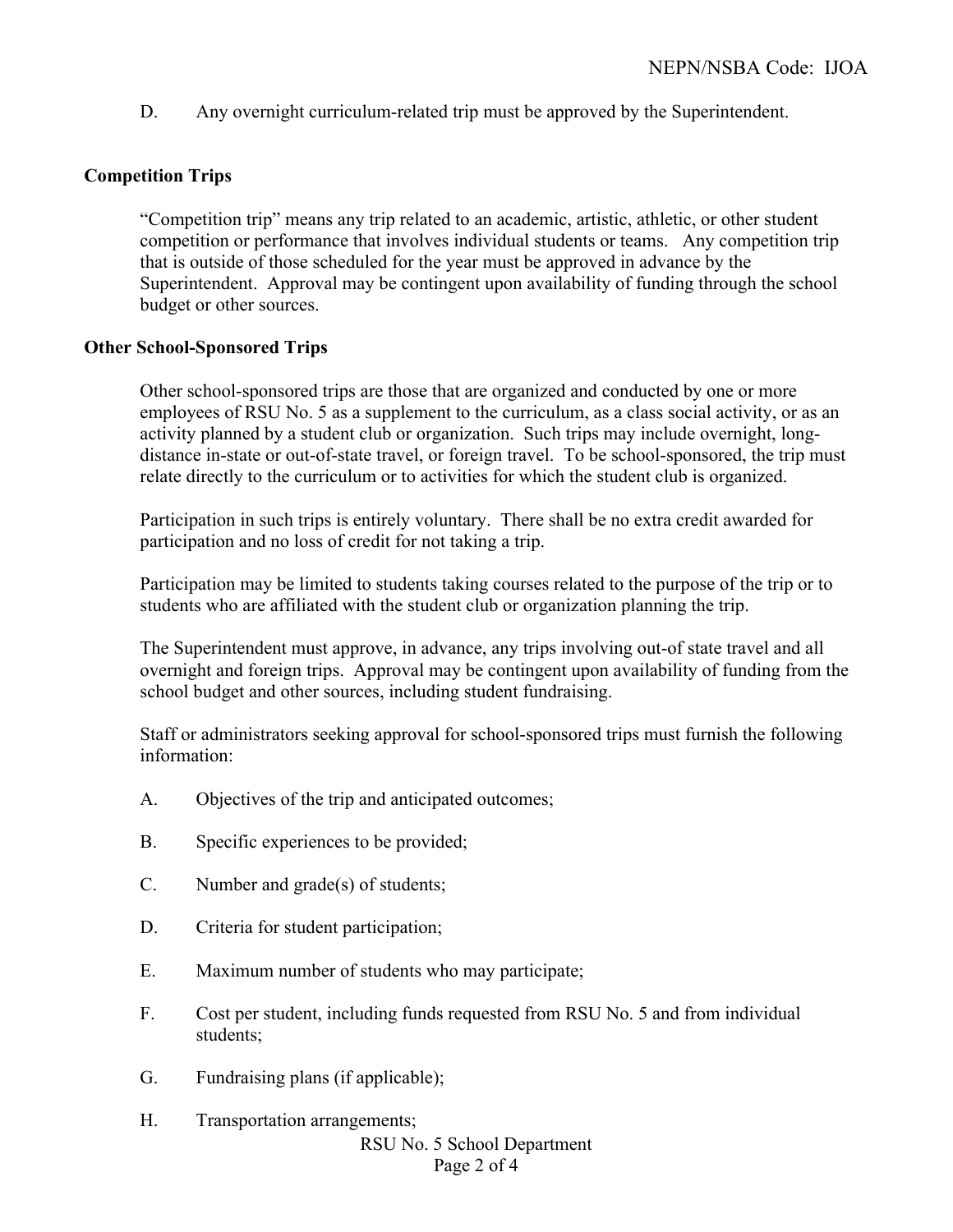- I. Itinerary;
- J. Arrangements for meals and lodging;
- K. Arrangements for adult supervision/chaperons;
- L. Plans for safety and emergencies;
- M. Plans for communicating information to parents and obtaining parental permission; and
- N. Accountability for student conduct.

Adequate supervision must be provided to maintain discipline and safety and to respond to emergencies.

Students participating in field trips and other school-sponsored trips must conduct themselves in a manner consistent with Board policies and school rules. Students who violate Board policy or school rules will be subject to disciplinary consequences.

#### **Non-School-Sponsored Travel**

Travel organized by RSU No. 5 employees, parents or others that is not an extension of the instructional program or school-sponsored activities and has not been approved as a schoolsponsored trip in compliance with this policy will be considered a non-school-sponsored trip.

All responsibility for non-school-sponsored trips lies with the individual(s) or group(s) organizing them. The Board accepts no responsibility for non-school-sponsored trips, and organizers should be aware that such trips or excursions are not covered by the school unit's liability insurance.

To minimize the impact of these trips on the instructional program and operation of the schools, the Board strongly encourages organizers/sponsors to schedule non-school-sponsored trips during weekends and/or vacation periods. Staff members planning or participating in nonschool-sponsored travel must notify the building principal of such plans. Student absences due to participation in non-school sponsored travel will be considered unexcused absences.

Instructional time may not be used to promote the trip or distribute materials. Individuals or groups who wish to use the schools for the purpose of publicizing trips or recruiting participants and parents/chaperones may do so in accordance with the Board's facilities use policy. Individuals or groups wishing to distribute promotional materials may do so only in accordance with Board policy. Non-school-sponsored trips must not be represented as school functions or as related to, or an extension of, the District's school unit's instructional, co-curricular or extracurricular programs.

It is the responsibility of any staff engaging in such trips or activities to notify the parents of prospective and participating students that this is not a school activity, but an independent voluntary trip organized or lead by that teacher or staff member.To minimize any risk of

RSU No. 5 School Department

Page 3 of 4